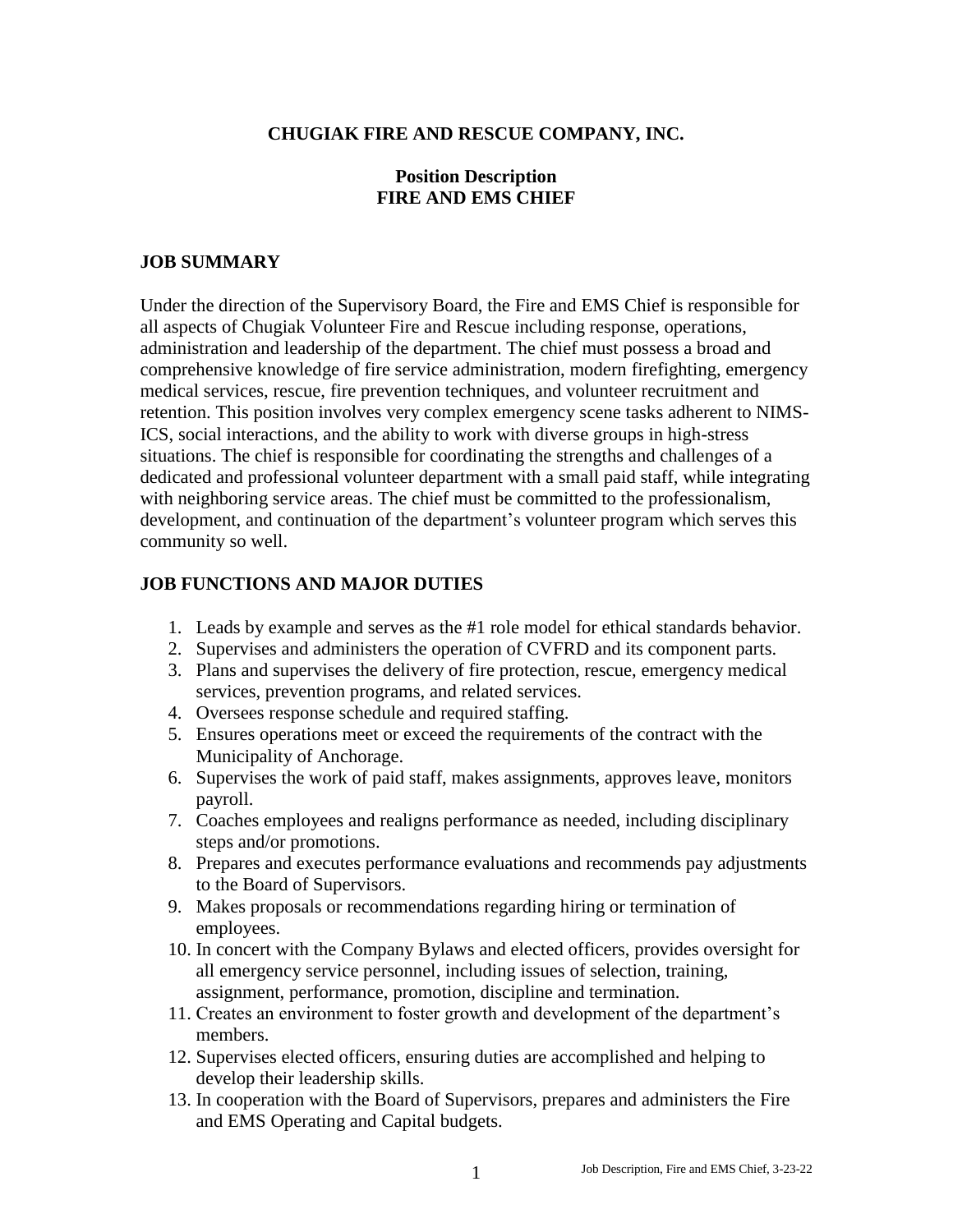- 14. Maintains oversight of financial operations and ensures appropriate internal accounting controls.
- 15. Works with the Board of Supervisors and Board of Directors to negotiate all contract renewals with the Municipality.
- 16. Works with the Board of Supervisors on strategies for large expenditures, special projects and financial audits.
- 17. Ensures workplace compliance with all applicable labor and safety standards, Equal Employment Opportunity Commission requirements, confidentiality and department policies.
- 18. Promotes a culture of safety to ensure safe practices on responses, in training, and on and around apparatus and equipment.
- 19. Sets strategic goals to maintain, or improve, the community's ISO Fire Protection Classification.
- 20. Ensures a process to review, evaluate, revise or develop policies and procedures governing the activities of the department.
- 21. Recruits as needed for new members, officers, special appointments, medical directors and staff.
- 22. Develops and coordinates mutual aid plans and cooperative agreements.
- 23. Supports and trains with neighboring jurisdictions to create a professional basis for mutual aid.
- 24. Supervises the maintenance of department apparatus, equipment and facilities.
- 25. Plans, schedules and budgets for future equipment replacement and facility needs.
- 26. Supervises the maintenance of department records, reports, correspondence and other documents.
- 27. Ensures proper recordkeeping and timely reporting as required by the various vendor and agencies with which CVFRD interacts.
- 28. Represents the department to the municipality, regional, state and federal government officials, as well as private agencies and providers.
- 29. Attends interdepartmental, public and professional meetings to represent the department's interests and to keep abreast of current trends and developments.
- 30. Develops and participates in community relations programs to explain the activities and functions of the department and promote the value of professional volunteer responders.
- 31. Assists public with fire code compliance and cooperates with the State Fire Marshall in fire code enforcement.
- 32. Assists authorities in suppressing the crime of arson by investigating, or causing to be investigated, the cause, origin and circumstances of all fires.
- 33. Provides and presents monthly and annual reports to the Board of Supervisors and the Executive Board.

# **RESPONSE TO EMERGENCY CALLS**

- 1. Responds to fire, emergency medical and rescue incidents as he/she deems necessary.
- 2. May be called upon in emergency situations to perform the duties of any position at the emergency scene.
- 3. Coordinates department resources for a proper and timely response.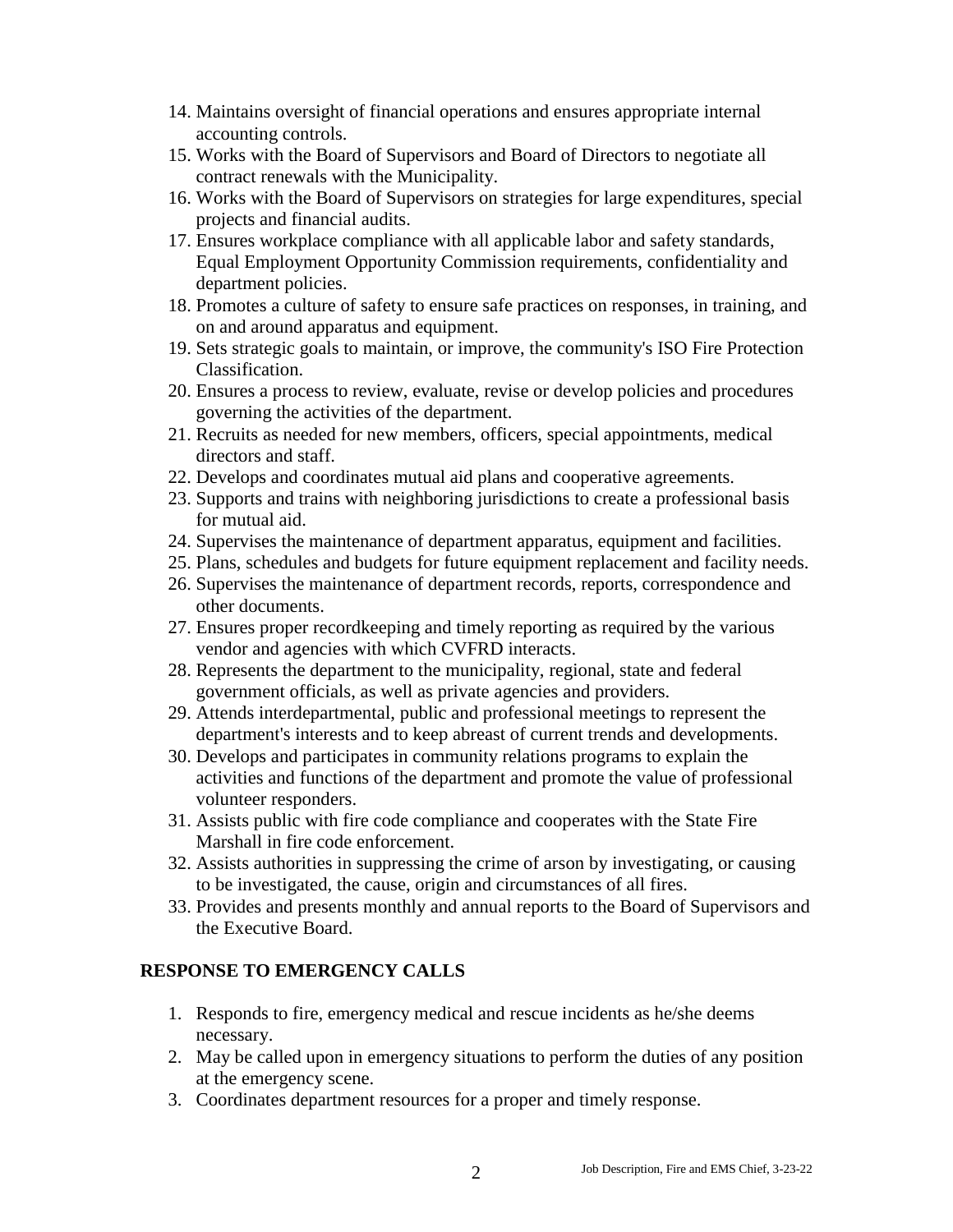- 4. Serves as the Incident Commander for all major incidents occurring in the service area as needed.
- 5. Coordinates and functions within the Unified Command structure at incidents involving mutual aid.
- 6. Ensures safety at emergency scenes.

## **INTEGRATION**

- 1. Supports the volunteer mission of the Chugiak Volunteer Fire and Rescue Company.
- 2. Ensures the department is trained, equipped and organized primarily as a volunteer service, and valued for essential services provided to the community.
- 3. Promotes training opportunities in fire, rescue and EMS that accommodate volunteer member's available hours.
- 4. Provides opportunities for members to maintain a high skill level, a ready response, to attain growth, and to progress in their abilities and certifications.
- 5. Develops and encourages leadership training opportunities for current and potential leaders.
- 6. Supports the Volunteer Company's bylaws, democratic process, and the volunteer member's role in department operations and organization.
- 7. Attends the department's board, membership, training, and leadership meetings.

## **KNOWLEDGE, SKILLS, ABILITIES AND QUALIFICATIONS**

Must be a skilled and diplomatic leader and consensus builder, with substantial experience in Fire, EMS, administration and budgets, supervision of employees and management. Fire and EMS credentials must be current and fully eligible for Alaska certification. Extensive knowledge in the principles, practices and application of managing an organization providing fire service, emergency medical services and related emergency services. Extensive knowledge of local, state and federal laws, regulations, codes and standards applicable to emergency services. Experience working in or with volunteer services required.

Requires the ability to exercise independent judgment in the performance of all aspects of duties. Must have proven leadership successes, strong organizational skills, the ability to work with multiple deadlines and priorities, and the ability to express ideas clearly and concisely, both verbally and in writing.

### **DESIRED QUALIFICATIONS**

- 1. 10 years of progressively responsible Fire/EMS service.
- 2. Five years experience in administration, supervision, and budget development.
- 3. Demonstrated leadership skills.
- 4. Demonstrated professional oral and written communication skills.
- 5. Demonstrated strong organizational skills.
- 6. Experience working with volunteer firefighters and EMS providers.
- 7. State of Alaska certified Firefighter I eligible, II preferred.